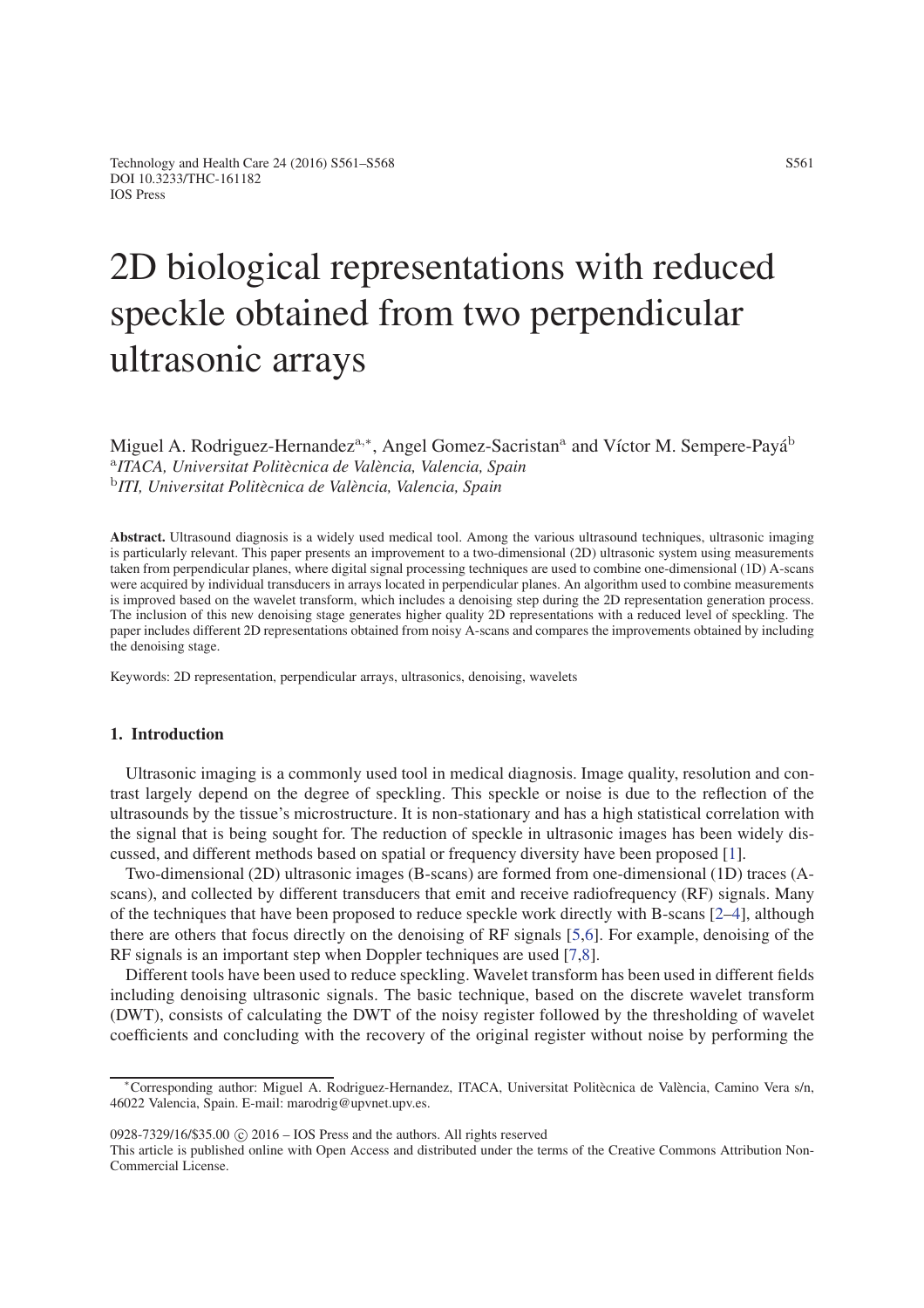inverse DWT [\[3,](#page-6-7)[4,](#page-6-2)[9–](#page-6-8)[13\]](#page-6-9). DWT is not a shift variant transform that can produce different results depending on the phase. The undecimated wavelet transform (UWT) is used to avoid this dependence. UWT is a shift invariant transform and produces improved results in denoising applications [\[14](#page-6-10)[–17\]](#page-6-11). Moreover, UWT maintains the temporal information of the initial trace.

The use of several ultrasonic transducers provides complementary information on the tissue under diagnosis [\[18](#page-6-12)[–22\]](#page-7-0). The transducers can be located in the same plane or in different planes. There are a number of monitoring schemes proposed in the literature, and this work is based on a system that contains two perpendicular linear ultrasound arrays, with a small number of transducers. The transducers emit in a sequential way, work in near-field with collimated beams and use the pulse-echo technique to obtain A-scans. These A-scans must be combined using digital signal processing techniques to obtain useful 2D representations of the areas under observation [\[21,](#page-7-1)[22\]](#page-7-0).

Although these digital signal processing techniques produce improved signal to noise ratios (SNRs) compared with the SNRs of the initial A-scans [\[21,](#page-7-1)[22\]](#page-7-0), the quality of the 2D representations is limited, especially by speckles. This 2D speckle depends on the combination signal processing method chosen and the initial noise in the A-scans. This paper proposes an improvement in the method used to generatse the 2D representations from a very limited set of A-scans obtained by perpendicular arrays in the near field and based on the wavelet transform [\[22\]](#page-7-0). The improvement consists of performing denoising simultaneously during the fusion of the A-scans. Thus, wavelet transform has a double function: to perform the fusion as in Ref. [\[21\]](#page-7-1) and to carry out the denoising by simultaneously thresholding the wavelet coefficients. The 2D representations obtained using this new method have a superior quality to those obtained by the method described in Ref. [\[21\]](#page-7-1), especially when the initial A-scans contain high levels of noise.

The objective of this work is to demonstrate that the use of the denoising wavelet methods applied to A-scans during the fusion process described in Ref. [\[21\]](#page-7-1) produces 2D biological representations with improved quality. The main contribution of this research is the application of wavelet denoising techniques to the fusion process described in Ref. [\[21\]](#page-7-1).

This paper is set out in the following manner. Section 2 describes the method used to combine the Ascans using the wavelet. This method includes the denoising step. Section 3 describes the experimental setup and discusses about the results obtained using different parameters. The conclusions are described at the end of the paper.

#### 2. Combination method

The method starts with the acquisition of the ultrasonic measurements taken by the different transducers. Each of the two perpendicular arrays will have *N* transducers; therefore the number of A-scans to be combined will be 2*N*. Each transducer emits a pulse and receives the corresponding A-scan to be combined sequentially. Figure 1 shows a schematic representation of A-scans acquisition process. The following nomenclature will be used for the A-scans in order to distinguish each of the measurements made by each transducer:

$$
X_I(t) \tag{1}
$$

where *X* can be *V* (vertical) or *H* (horizontal), *I* is the transducer number  $(1...N)$  and *t* is the time. Therefore, for example,  $V_3(t)$  represents the A-scan taken by vertical transducer number 3.

The second step consists of obtaining the wavelet transform of each of the *N* A-scans measured in the previous step. The transform used is the Undecimated Wavelet Packet Transform (UWPT). The undecimated transform variant makes the transform shift independent and ensures that the new registers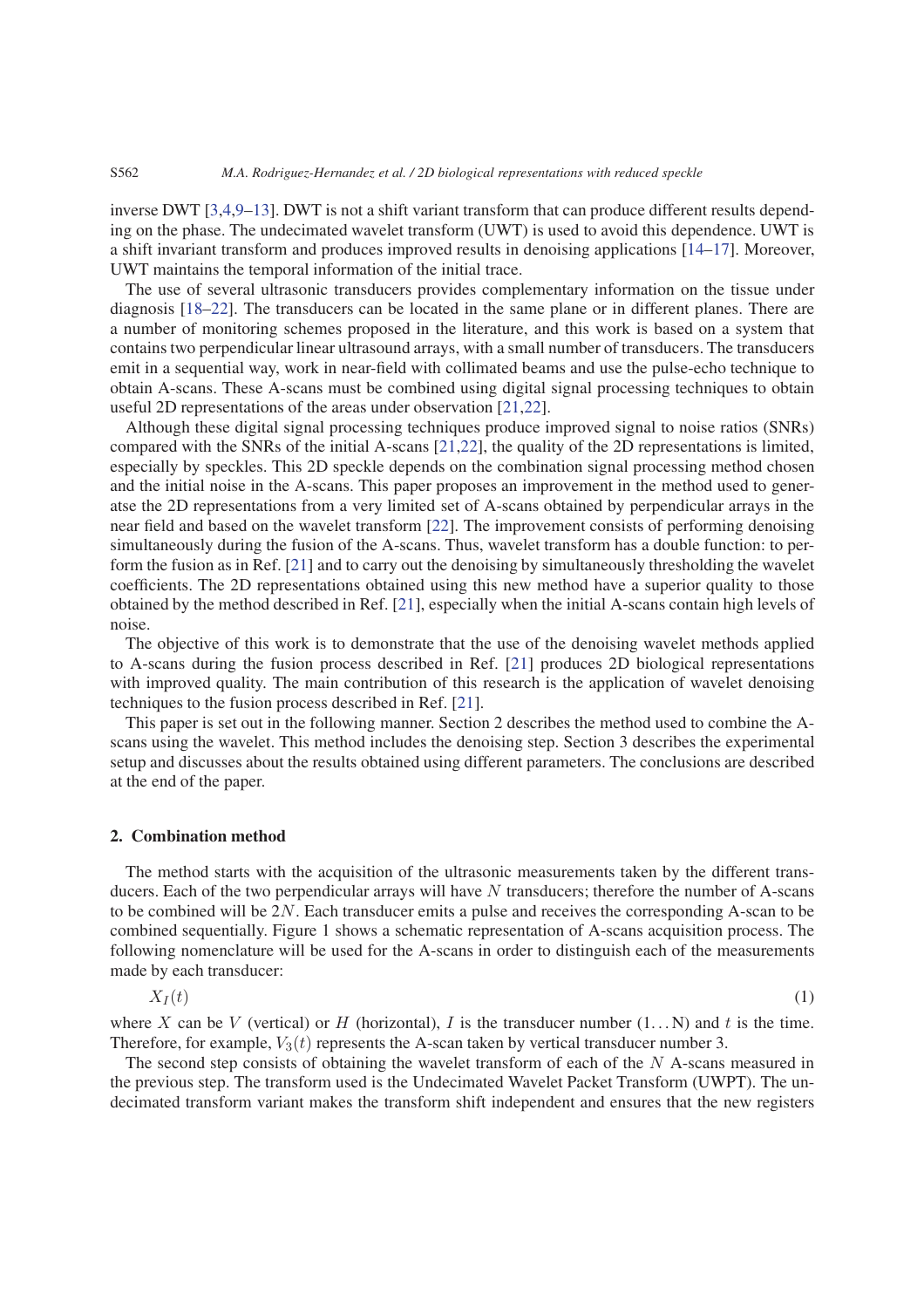

Fig. 1. Acquisition system.

maintain the temporal information. In addition, the wavelet packets permit a more flexible spectral division, allowing calculation of only the bands of interest and with the same spectral width. The registers corresponding to the higher energy *L* frequency bands are selected from the UWPT decomposition. This results in 2*NL* registers whose nomenclature is derived from Eq. (1) including the number of the frequency band.

$$
X_I(band, t) \tag{2}
$$

where *band* is the band number  $(1...L)$ .

The next step involves the denoising. Once the A-scan wavelet coefficients are obtained in the *L* frequency bands, a denoising process using thresholding will be applied to each of the 2*NL* registers obtained in the previous step. The new denoised registers are called:

$$
X_{ID}(band, t) \tag{3}
$$

A fundamental and difficult aspect of the process is matching the information contained in the 2*NL* denoised registers, *XID*(*band, t*), corresponding to the two perpendicular transducers that illuminate the same area. The matching is one of the most sensitive steps of the process and is performed using the times of flight. In order to reduce the matching sensitivity, the envelopes of  $X_{ID}(band, t) eX_{ID}(band, t)$ are previously calculated. Envelopes reduce the effects of possible inaccuracies in the matching process, generating 2D-displays less sensitive to matching errors. Figure 2 shows the digital signal processing steps involved in the preparation of the ultrasonic registers to matching. The values to match for a generic coordinate (*x, y*) are:

$$
[eHID1(band, 2x/c), eVID2(band, 2y/c)]
$$
\n(4)

where  $eH_{ID1}$  and  $eV_{ID2}$  are the envelopes of the registers corresponding to the transducers that illuminate the point  $(x, y)$  and *c* denotes the ultrasonic propagation velocity in the tissue. It is assumed that the origin of the coordinates is located in the bottom left hand corner of the tissue diagnosed.

Once the information for each point and each frequency is matched, the first combination can be performed. This combination is carried out independently for each of the frequency bands; the output from this step is *L* 2D displays, one for each frequency band used. The combination of each pair of values expressed in Eq. (4) can be performed in different ways, however, previous papers [\[21](#page-7-1)[,22\]](#page-7-0) recommend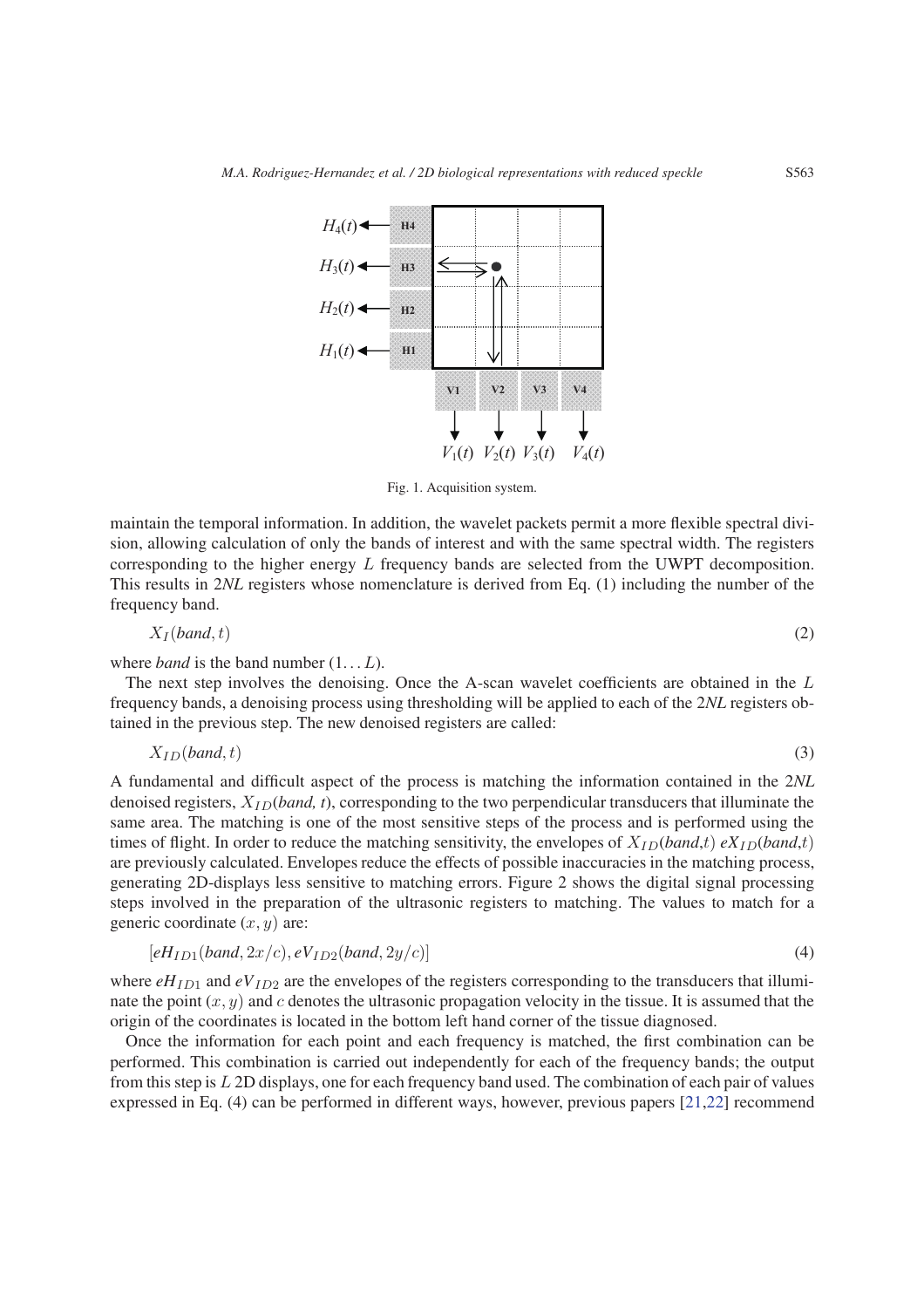

Fig. 2. Digital Signal Processing, part I: preparation of the registers to be combined.



Fig. 3. Digital Signal Processing, part II: combination stages.

using a product operator to make this combination. The 2D display for each frequency band can be obtained from the following expression:

$$
2D\_display\_band(x, y) = eHID1(band, 2x/c).eVID2(band, 2y/c)
$$
\n(5)

The *L* 2D displays should be combined to obtain the final 2D representation. Once again, the option chosen to combine the *L* 2D displays is by multiplying the values of the *L* points that correspond to the same pair of coordinates  $(x, y)$  in the *L* 2D displays. Figure 3 shows a schematic representation of the digital signal processing that includes the two combination steps performed. The last combination step can be described mathematically as:

$$
2D\_representation(x,y) = \prod_{band=1}^{L} 2D\_display\_band(x,y)
$$
\n(6)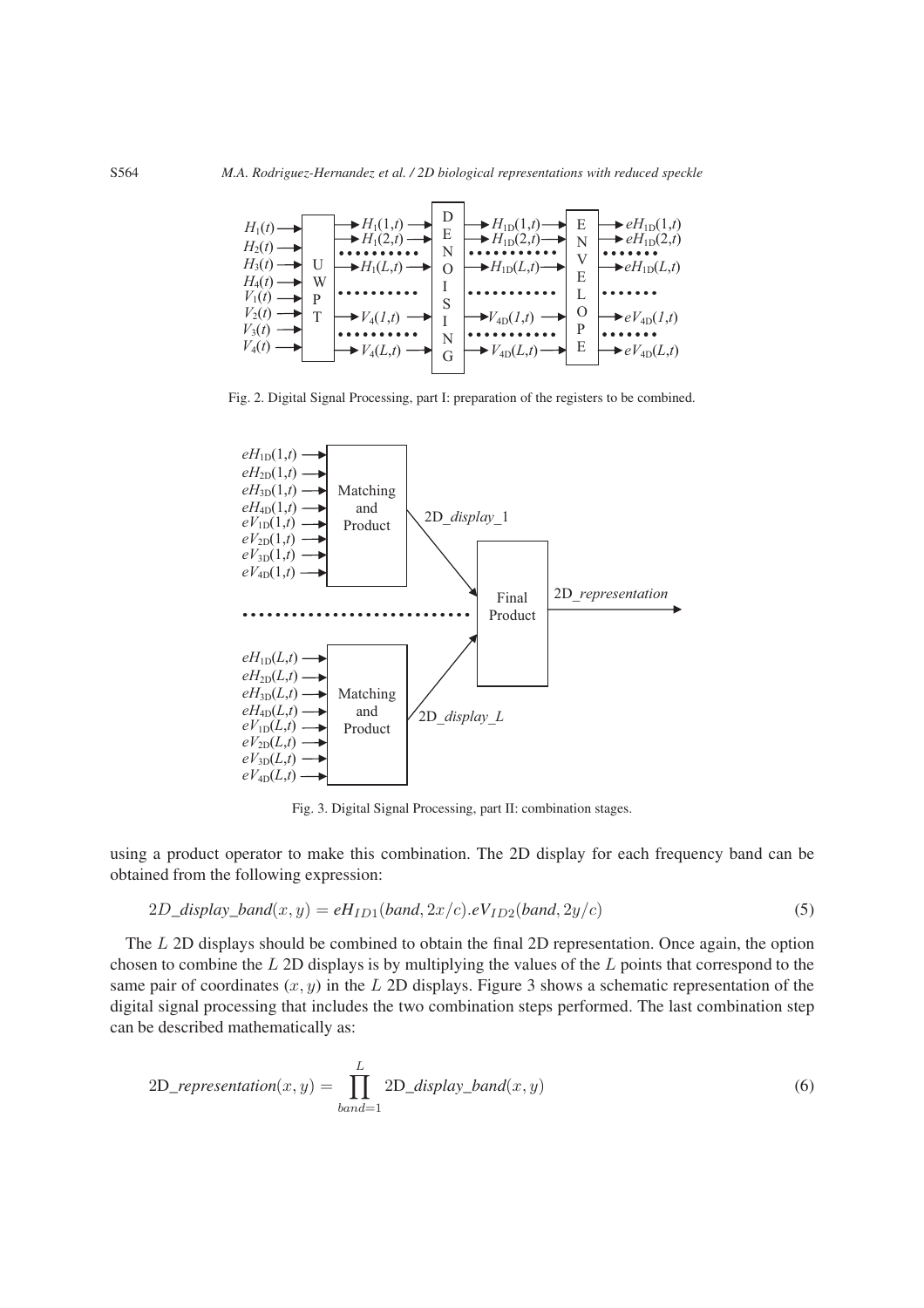

Fig. 4. 2D representations obtained from 8 A-scans with different SNRs.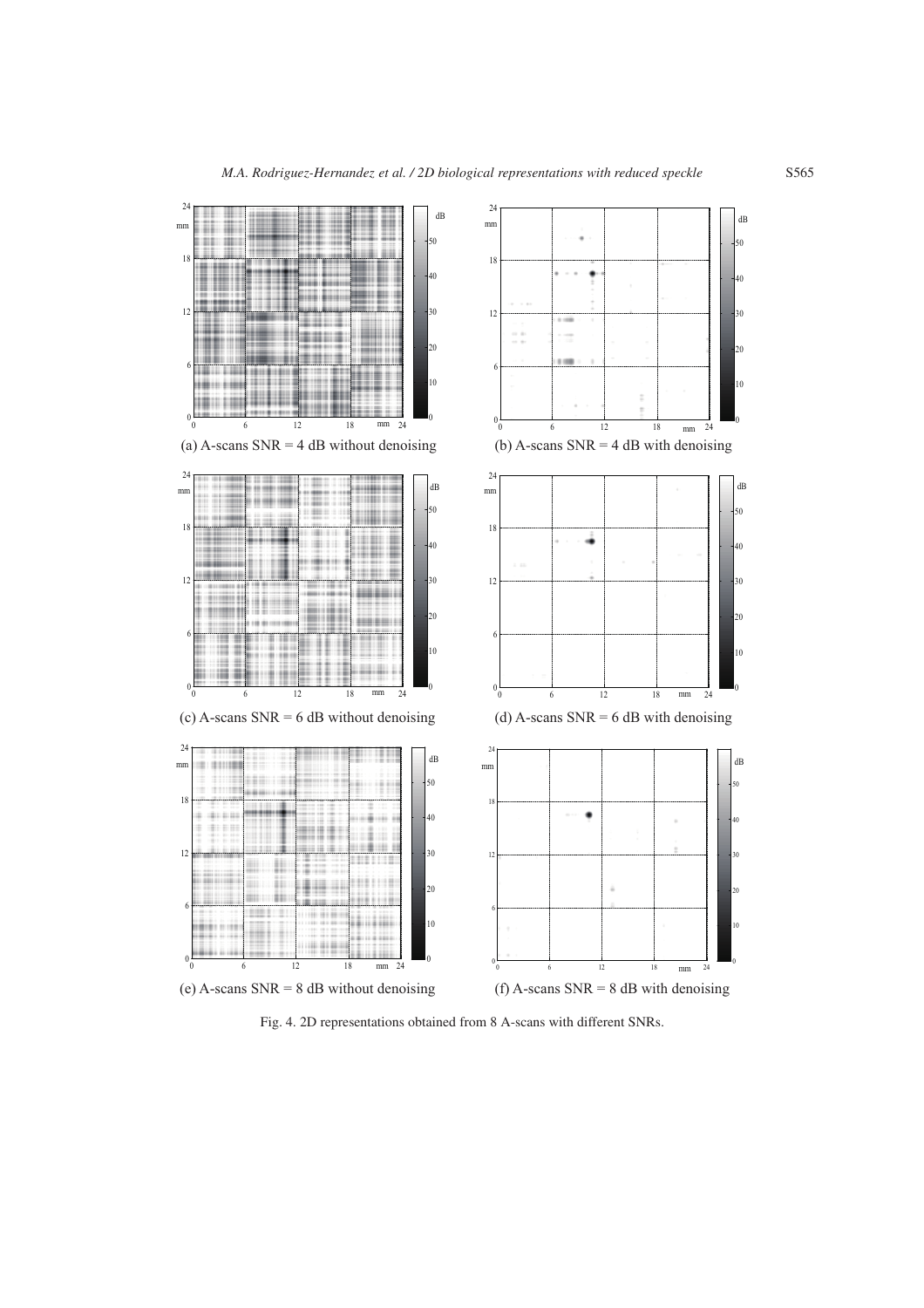#### 3. Experimental results

The experiments involved an ultrasonic system comprised by two perpendicular arrays of four transducers, as shown in Fig. 1. All the transducers had square surfaces with sides of 6 mm. The total length of each array was therefore 24 mm, so the area of tissue that could be scanned was 24 mm *×* 24 mm. An anomalous point was added in the tissue at coordinate (11 mm, 17 mm) in a location similar to that represented in Fig. 1.

In order to simulate the A-scans corresponding to the previous measuring scheme, two types of Ascans were generated. The first type corresponded to transducers  $H_1$ ,  $H_2$ ,  $H_4$ ,  $V_1$ ,  $V_3$ , and  $V_4$  which only received noise reflected back from the tissue. The second type of A-scan corresponded to the transducers *H*3, and *V*4, which, in addition to the noise, received a clear ultrasonic echo coming from the anomalous point located at coordinate (11 mm, 17 mm). The ultrasonic echo used to simulate the reflection from the anomalous point was a real measured echo from a 5 MHz Krautkramer transducer. This echo was delayed to simulate the time of flight corresponding to the distance between the anomalous point and each transducer. The speckle in the A-scans was simulated using a noise generator that included the shape of the echo produced by the Krautkramer transducer among its parameters. Therefore, the spectrums of ultrasonic echo and noise coincided. Different SNRs were taken into account in the A-scans generation, 1540 m/s was used as ultrasonic propagation velocity and the sampling frequency was 100 MHz.

The A-scans were combined using the method based on the UWPT as described in Ref. [\[21\]](#page-7-1). The mother wavelet used was Daubechies 4, the maximum level of wavelet decomposition was 4 and only the two bands with the highest frequencies were selected for the combination. The denoising process was performed using soft thresholding with a SURE threshold [\[23\]](#page-7-2).

Several sets of A-scans with different SNRs were generated. For each set of A-scans two combinations were performed: the first one without the denoising step and the second one with the denoising step. Thus, two 2D representations were obtained for each set of inputs. The 2D representations performed including the denoising process showed the best quality in all the cases. Figures 4a and 4b show the 2D representations obtained from very noisy A-scans, with initial SNR of 4 dB. Figures 4c and 4d show the results after the combination of A-scans with a SNR equal to 6 dB. Figures 4e and 4f were performed using A-scans with an initial SNR of 8 dB. Figure 4 shows the best 2D-representations in the right-hand column in all the pairs that correspond to the column with denoising.

The 2D representations in Fig. 4 show a high resolution of 60 dB. The anomalous point is visible at the relevant coordinate (11 mm, 17 mm) in all cases; the difference among the cases is in the speckle associated with each of the 2D representations. As can be seen, the speckle gradually decreases when the initial SNR of the A-scans increases. In addition, a notable improvement can be observed when the wavelet denoising process is applied during the combination, confirming the soundness of the proposed method. The results presented in Fig. 4 confirm that the denoising process produces a great improvement in the quality of the 2D representations.

# 4. Conclusion

Ultrasonic transducer arrays in medicine are widely used in many types of diagnosis. The majority of the arrays are linear and contain a high number of transducers in the same plane. However, this study used linear arrays that included a small number of transducers distributed in perpendicular planes. This arrangement allows diagnosis to take place using information acquired from the two different planes,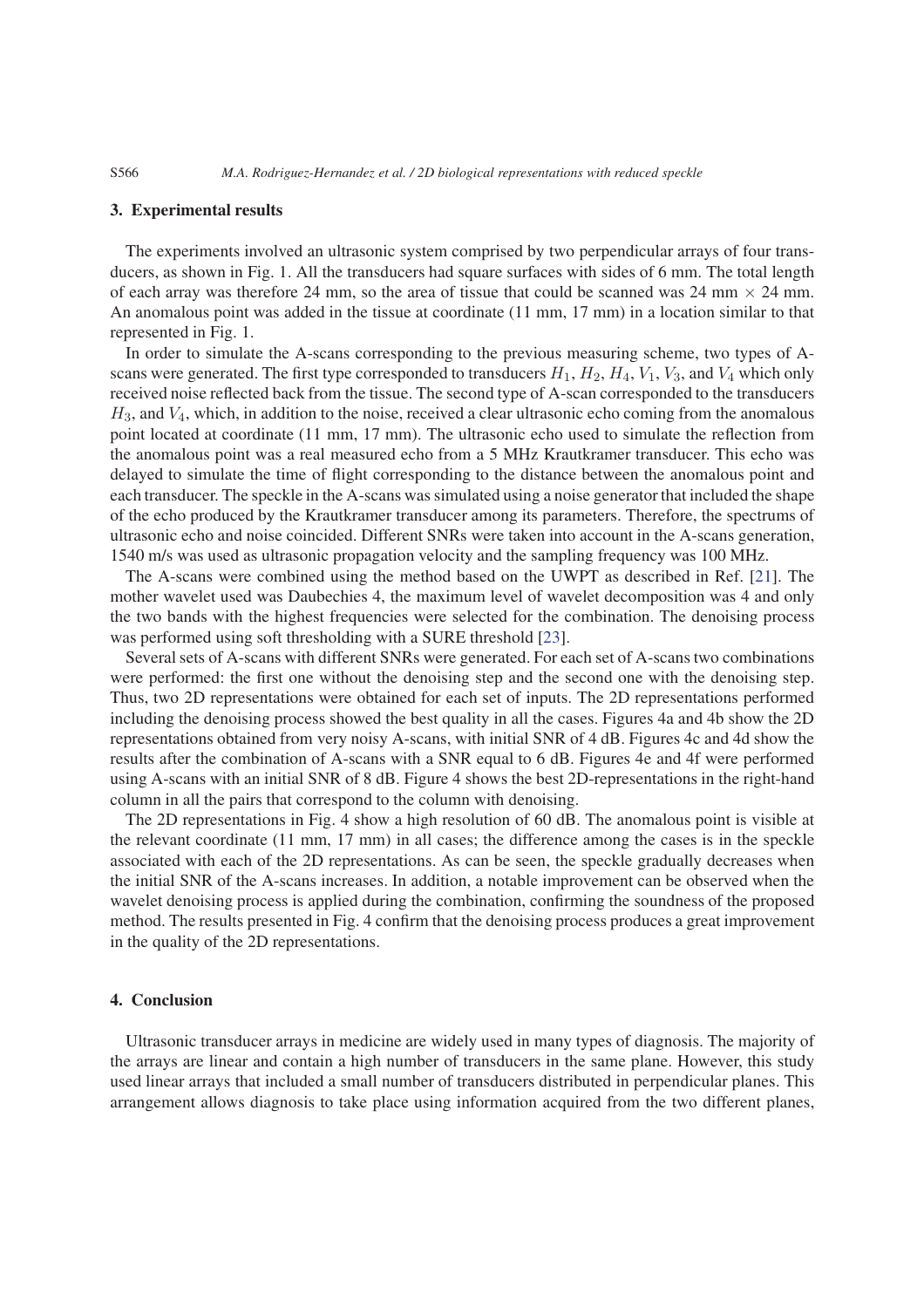but requires digital signal processing to allow the combination and interpretation of this complementary information.

Previous papers have studied different digital signal processing techniques for the combination of the A-scans generated by each of the transducers. The technique used in this paper is based on the use of the wavelet transform for both combination and denoising during the combination, thereby generating 2D representations with much higher quality.

The experiments presented in this paper show that the 2D representations obtained from noisy A-scans improve considerably with the inclusion of a denoising stage during the process. The improvement is confirmed in several cases with different levels of noise.

#### Acknowledgements

This work was supported by Spanish Government MEC Project TIN2013-47272-C2-1-R and by ITACA (Universitat Politècnica de València).

## References

- <span id="page-6-0"></span>[1] R.L. Galloway, B.A. McDermott, F.L. Thurstone, A frequency diversity process for speckle reduction in real-time ultrasonic images, IEEE Transactions Ultrasonic, Ferroelectric and Frequency Control 35 (1988), 45-49.
- <span id="page-6-1"></span>[2] C.P. Loizou, C.S. Pattichis, et al., Comparative Evaluation of Despeckle Filtering In Ultrasound Imaging of the Carotid Artery, IEEE Transactions Ultrasonic, Ferroelectric and Frequency Control 52 (2005), 1653-1669.
- <span id="page-6-7"></span>[3] J. Zhanga, G. Lina, L. Wua, C. Wanga, Y. Cheng, Wavelet and fast bilateral filter based de-speckling method for medical ultrasound images, Biomedical Signal Processing and Control 18 (2015), 1-10.
- <span id="page-6-2"></span>[4] X. Fu, Y. Wang, L. Chen, J. Tian, An image despeckling approach using quantum-inspired statistics in dual-tree complex wavelet domain, Biomedical Signal Processing and Control 18 (2015), 30-35.
- <span id="page-6-3"></span>[5] S. Dahdouh, M. Dubois, et al., A 1D wavelet filtering for ultrasoundimages despeckling. Proc of SPIE 7629 (2010), 1-9, DOI: 10.1117/12.844388.
- <span id="page-6-4"></span>[6] K. Nakayama, W. Ohyama, et al., Speckle reduction of echocardiogramsvia wavelet shrinkage of ultrasonic RF signals. 13th ICBME 23 (2009), 395-398.
- <span id="page-6-5"></span>[7] Y. Zhang, Y.Y. Wang, et al., Doppler ultrasound signal denoisingbased on wavelet frames, IEEE Transactions Ultrasonic, Ferroelectric and Frequency Control 48 (2001), 709-716.
- <span id="page-6-6"></span>[8] B. Liu, Y. Wang, W. Wang, Spectrogram enhancement algorithm: A soft thresholding-based approach, Ultrasound Med Biol 25 (1999), 839-846.
- <span id="page-6-8"></span>[9] D.L. Donoho, I.M. Johnstone, Ideal spatial adaptation by waveletshrinkage, Biometrika 81 (1994), 425-455.
- [10] D.L. Donoho, I.M. Johnstone, et al., Wavelet shrinkage: Asymptotia, J R Stat Soc B 57 (1995), 301-369.
- [11] D.L. Donoho, I.M. Johnstone, Adapting to unknown smoothnessvia wavelet shrinkage, J Am Stat Assoc 90 (1995), 1200-1224.
- [12] F. Wang, Z. Ji, Application of the Dual-tree ComplexWaveletTransform in Biomedical Signal Denoising, Bio-Medical Materials and Engineering 24 (2014), 109-115; DOI: 10.3233/BME-130790.
- <span id="page-6-9"></span>[13] J.L. San Emeterio, M.A. Rodriguez-Hernandez, Wavelet denoising of ultrasonic A-scans for detection of weak signals, 19th International Conference on Systems, Signals and Image Processing (IWSSIP), Vienna, Austria (2012), 54-57.
- <span id="page-6-10"></span>[14] R.R. Coifman, D.L. Donoho, Translation-invariant de-noising, Lect Notes Stat 103 (1995), 125-150.
- [15] E. Pardo, J.L. San Emeterio, et al., Shift invariant wavelet denoisingof ultrasonic traces, ActaAcust United Ac 94 (2008), 685-693.
- [16] J.L. San Emeterio, M.A. Rodriguez-Hernandez, Wavelet Cycle Spinning Denoising of NDE Ultrasonic Signals Using a Random Selection of Shifts, Journal Nondestructive Evalaluation 34 (2015), 270, DOI: 10.1007/s10921-014-0270-8.
- <span id="page-6-11"></span>[17] M.A. Rodriguez-Hernandez, J.L. San Emeterio, Noise Reduction Using Wavelet Cycle Spinning. Analysis of Useful 189 Periodicities in the z-Transform Domain, Signal Image Video Processing, 10 (2016), 519-526; DOI: 10.1007/s11760- 015-0762-8.
- <span id="page-6-12"></span>[18] A.W. Meyer, J.V. Candy, Iterative processing of ultrasonic measurements to characterize flaws in critical optical components IEEE Trans. Ultrason. Ferroelect. Freq. Control 8 (2002), 1124-1138.